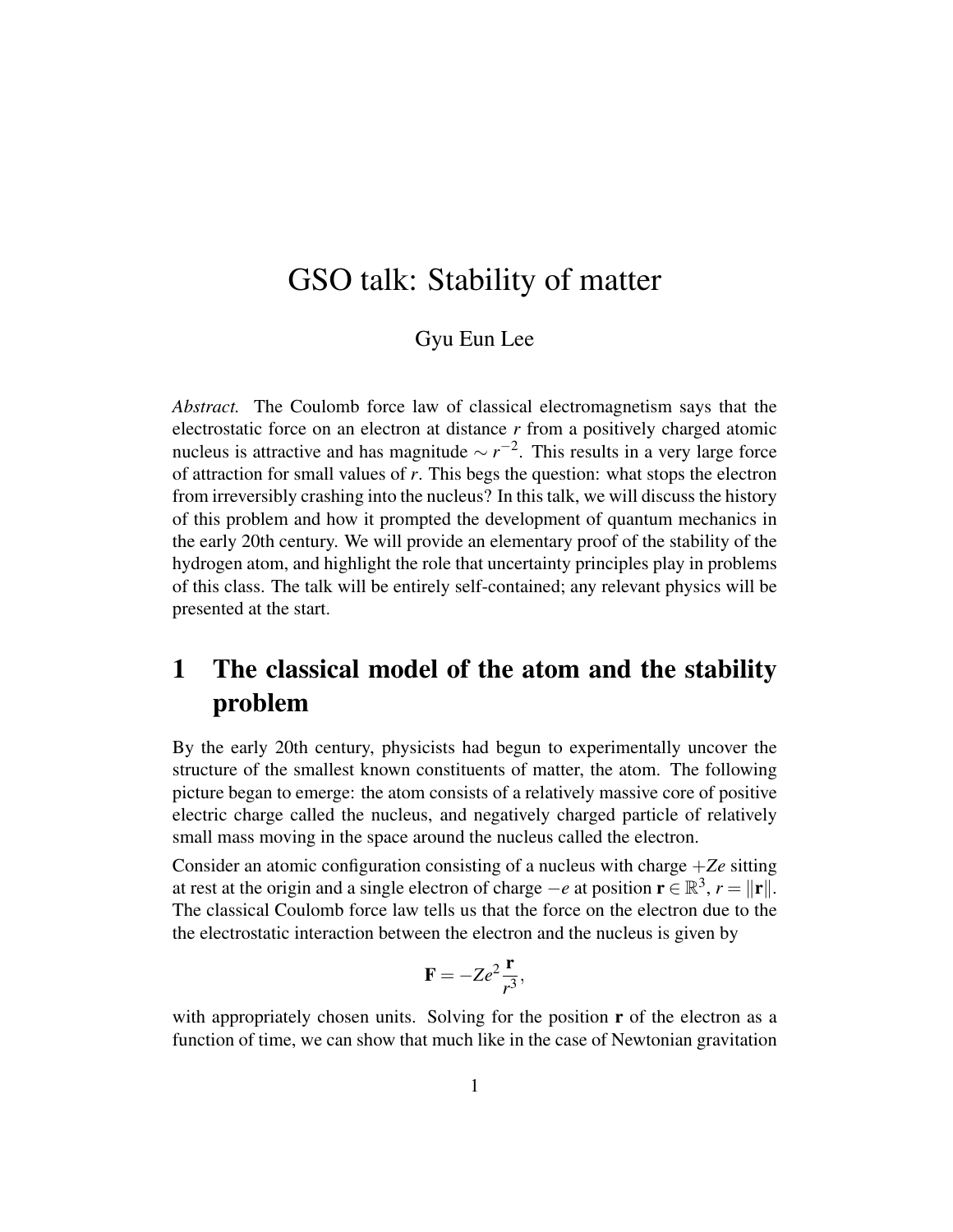(another inverse-square force law), the bounded trajectories of the electron take one of two forms: Kepler-esque ellipses with the nucleus as one of the foci, or degenerate trajectories that crash into the nucleus.

This model of the atom as a solar-system-esque configuration (i.e. the Rutherford model) turns out to have a major deficiency: it contradicts the observation that most atoms appear to have a consistent radius on the order of  $10^{-8}$  cm. Because the atomic nucleus is much smaller compared to this radius (around  $10^{-13}$  cm), this means that the vast majority of the volume of the atom is empty and defined by the electron orbital trajectories, which must mean that the electron spends a significant portion of its time at a distance of about  $10^{-8}$  cm from the nucleus.

However, no classical explanation exists as to what mechanism forces the electron to stay away from the nucleus in this manner. It appears that there is no obstruction to the trajectory of the electron being an arbitrarily small ellipse; nor does there appear to be something preventing a degenerate trajectory, which would result in the electron being irreversibly stuck to the nucleus by an attractive force of infinite order. In fact, from purely a classical physics perspective, it appears that an atom with bound electrons should be allowed to have arbitrarily small radius down to the radius of the nucleus, in disagreement with experiment.

This discrepancy is the essence of the problem called stability of the atom, which asks: *What mechanism prevents an atomic electron-nucleus configuration from collapsing to a point?*

### 2 The energy reformulation of stability

Let us examine the stability problem from a deeper perspective and with the aid of some physical concepts. First let us give a name to the single-electron nucleus configuration.

Definition. A *hydrogenic atom* is an atom consisting of a nucleus with positive charge +*Ze* and a single bound electron of negative charge −*e*.

The hydrogen atom is described by the case  $Z = 1$ . The Coulomb force in a hydrogenic atom configuration is a conservative vector field, given by *e* times as the negative gradient of the Coulomb potential generated by the nucleus,

$$
V_C(\mathbf{r}) = -\frac{Ze}{r}.
$$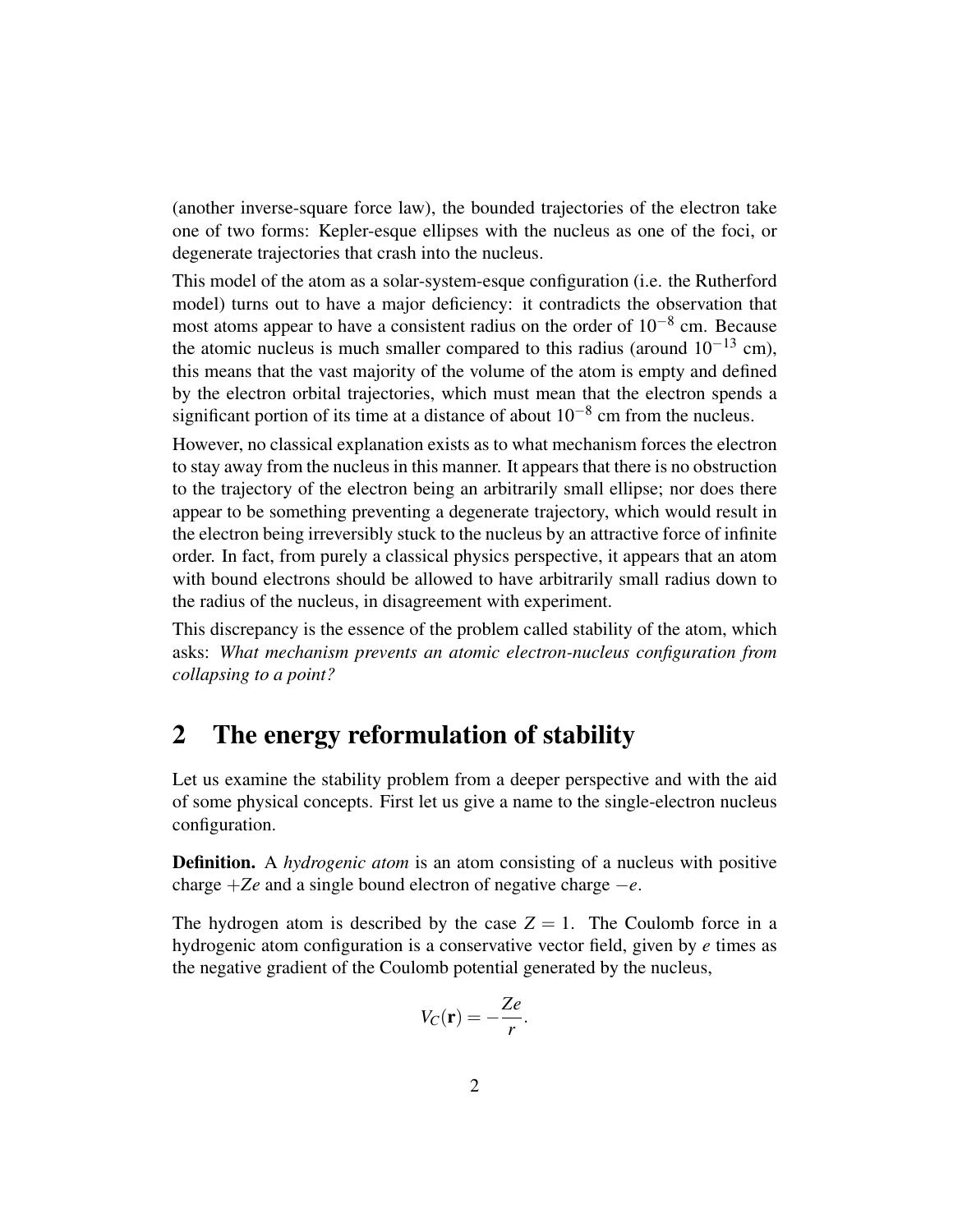The potential energy of the hydrogenic atom is the quantity

$$
U(\mathbf{r}) = eV_C(\mathbf{r}) = -\frac{Ze^2}{r}.
$$

We may also define the momentum of the electron as the vector  $\mathbf{p} = m_e \dot{\mathbf{r}}$ , where  $m_e$  is the mass of the electron, and the kinetic energy by

$$
T(\mathbf{p}) = \frac{1}{2m_e} ||\mathbf{p}||^2.
$$

Then the total energy of the system is described by the Hamiltonian

$$
H(\mathbf{r}, \mathbf{p}) = T(\mathbf{p}) + U(\mathbf{r}) = \frac{1}{2m_e} ||\mathbf{p}||^2 - \frac{Ze^2}{r}.
$$

If the energy (that is,  $H$ ) is bounded from below by a finite (necessarily negative) constant, then small values of *r* must be accompanied by a corresponding sufficiently large value of  $\|\mathbf{p}\|$ . This suggests that if energy is bounded below, then the electron cannot spend too much time too close to the nucleus: its higher momentum will instead tend to propel it away, which would help to explain the value of the atomic radius. Therefore we may recast the stability problem for hydrogenic atoms in the following way: *Is there a lower bound for the energy H*(r,p)*, and what mechanism provides the lower bound?*

However, classical physics fails us once again. A closer analysis of the possible bounded trajectories does not rule out trajectories with arbitrarily small momentum and radius. (Consider, in particular, degenerate trajectories.) Consequently, classical physics is incapable of providing a lower bound to the energy. This is, in fact, one of the major defects in the planetary model of the atom. Consider an atomic gas and fix a distinguished atom. If no lower bound to the energy of the atomic configuration exists, then one could imagine a case where this distinguished atom repeatedly loses energy to inter-atomic collisions, until its energy is extremely negative; this would then force the electron to be bound to an extremely tight orbit around the nucleus. Moreover, there is in fact a much more serious problem: even without inter-atomic interactions, an accelerating point charge radiates energy in the form of electromagnetic waves (with the change in energy described quantitatively by the Larmor formula). An electron orbiting around a nucleus is by definition in acceleration, and therefore spontaneously radiates away energy, and so there are actually no possible stable electron-nucleus orbits according to classical physics.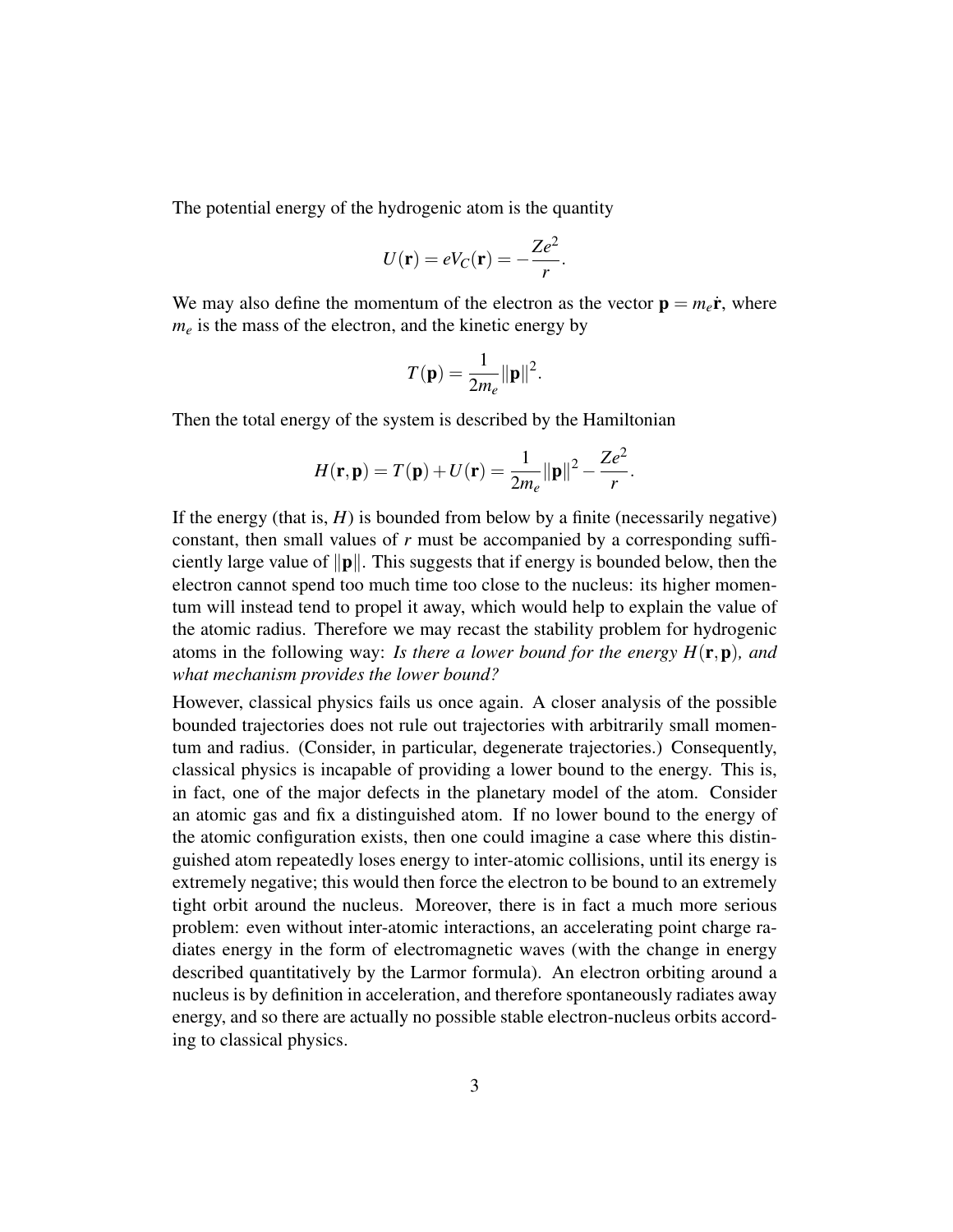The physicists of the early 20th century, working just before the dawn of the quantum revolution, were also familiar with this defect with the planetary model. The defect was so severe that it prompted physicists to completely rethink their understanding of atomic physics. In fact, the stability problem was one of the major factors that led Niels Bohr to develop the Bohr hydrogen model, a model of the hydrogen atom that allows electrons to orbit only in certain pre-specified trajectories corresponding to different discrete energies and explicitly encodes a lowest energy level. Bohr's hydrogen model then went on to be refined into the first truly quantum mechanical models of the atom, by Werner Heisenberg (matrix mechanics) and independently by Erwin Schrödinger (Schrödinger equation). Today, we understand the stability of the atom to be a phenomenon that is truly quantummechanical in nature.

### 3 Crash course in quantum mechanics

To laymen quantum mechanics sounds like a highly technical and scary subject. This is true. However, its mathematical foundations are actually quite simple, and we can treat much of nonrelativistic quantum mechanics in an axiomatic setting.

We consider again the situation of the hydrogenic atom. We choose natural units so that  $e = 1$ . We will not need the strength of all of the axioms of nonrelativistic quantum mechanics. Here we use the Schrödinger formulation, through Schrödinger's equation will not be necessary. All relevant integrals will be assumed to exist (and, if necessary, be finite). Here are the axioms/facts/definitions relevant to us:

1. We denote by  $L^2(\mathbb{R}^3)$  the space of complex-valued Lebesgue measurable functions on  $\mathbb{R}^3$  that are square-integrable, i.e.

$$
||f||_2^2 = \int_{\mathbb{R}^3} |f|^2 \, dx < \infty.
$$

 $L^2(\mathbb{R}^3)$  is a Hilbert space with inner product

$$
\langle f,g\rangle=\int_{\mathbb{R}^3}\overline{f}g\ dx.
$$

One can equivalently define  $L^2(\mathbb{R}^3)$  as the completion of the space of compactly supported smooth functions under the *L* 2 -norm.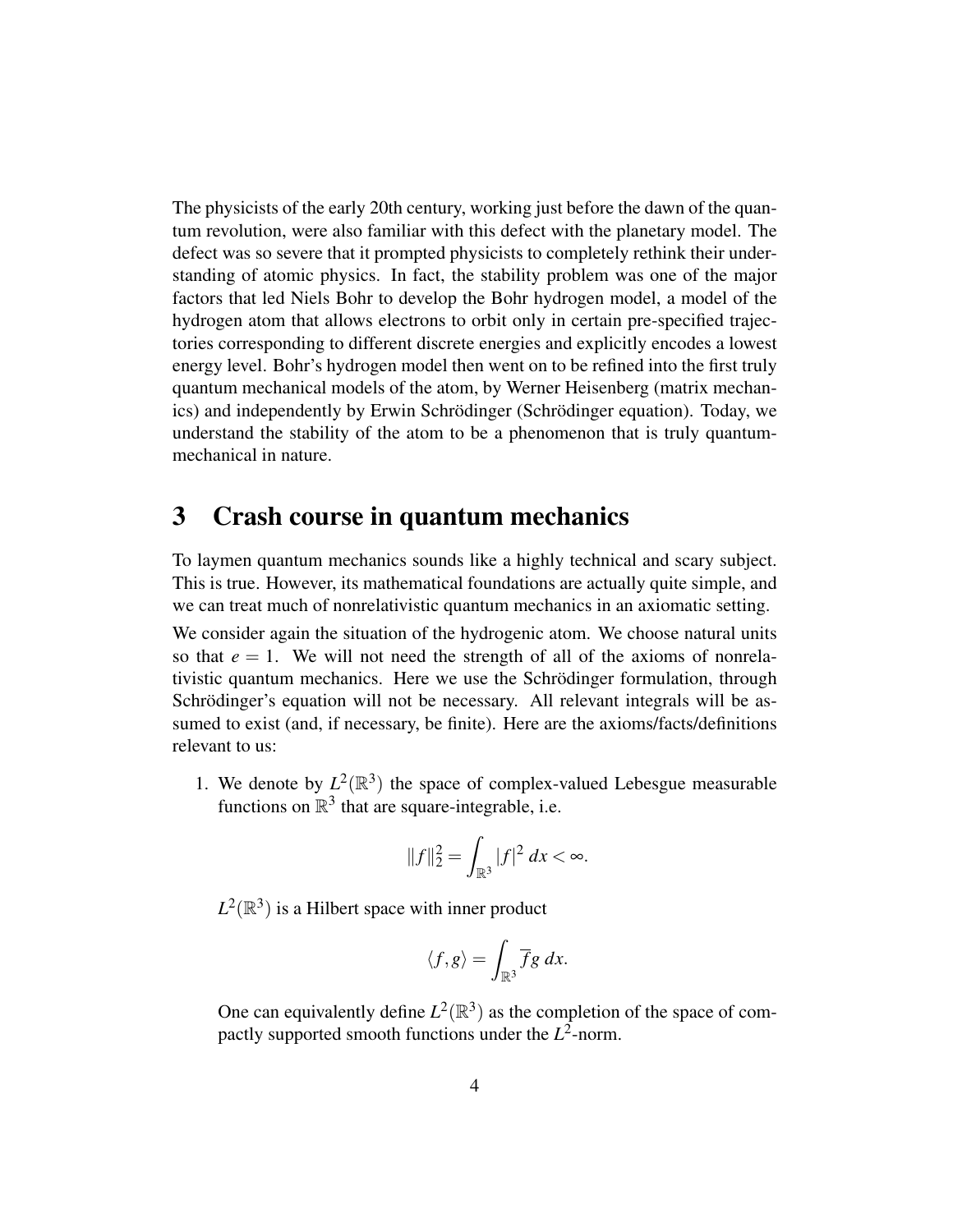- 2. Contrary to classical physics, the electron no longer has a well-defined position and momentum. The *state* of the electron, which encodes all the information about the electron, is an element  $\psi \in L^2(\mathbb{R}^3)$  with unit norm, i.e.  $\|\psi\|_2 = 1$ .
- 3. *Born statistical interpretation*:  $|\psi|^2 = \rho$  is the probability density function of the position of the electron:

$$
\int_E |\psi|^2 = \mathbb{P}(\text{the electron's position is in } E).
$$

4. The *kinetic energy* of the state  $\psi$  is given by

$$
T_{\psi} = \int_{\mathbb{R}^3} |\nabla \psi(x)|^2 dx.
$$

The *potential energy* of the state  $\psi$  is given by

$$
U_{\psi} = \int_{\mathbb{R}^3} |\psi(x)|^2 V_C(x) \ dx = -Z \int_{\mathbb{R}^3} \frac{|\psi(x)|^2}{|x|} \ dx,
$$

where  $V_C(x) = -Ze^2|x|^{-1}$  is the Coulomb potential.

5. The *total energy* of the state  $\psi$  is given by

$$
E_{\psi} = T_{\psi} + U_{\psi} = \int_{\mathbb{R}^3} |\nabla \psi(x)|^2 \, dx - Z \int_{\mathbb{R}^3} \frac{|\psi(x)|^2}{|x|} \, dx.
$$

Equivalently we can express the total energy by the inner product

$$
E_{\psi} = \langle \psi, H \psi \rangle
$$

where *H* is the Hamiltonian operator

$$
H = -\Delta + V_C(x) = -\Delta - \frac{Z}{|x|}.
$$

6. The *ground state energy* is the real number

$$
E_0=\inf_{\|\psi\|_2=1}E_{\psi}.
$$

If the infimum is achieved by some state  $\psi_0$ , we say that  $\psi_0$  is a *ground state* of the Coulomb potential.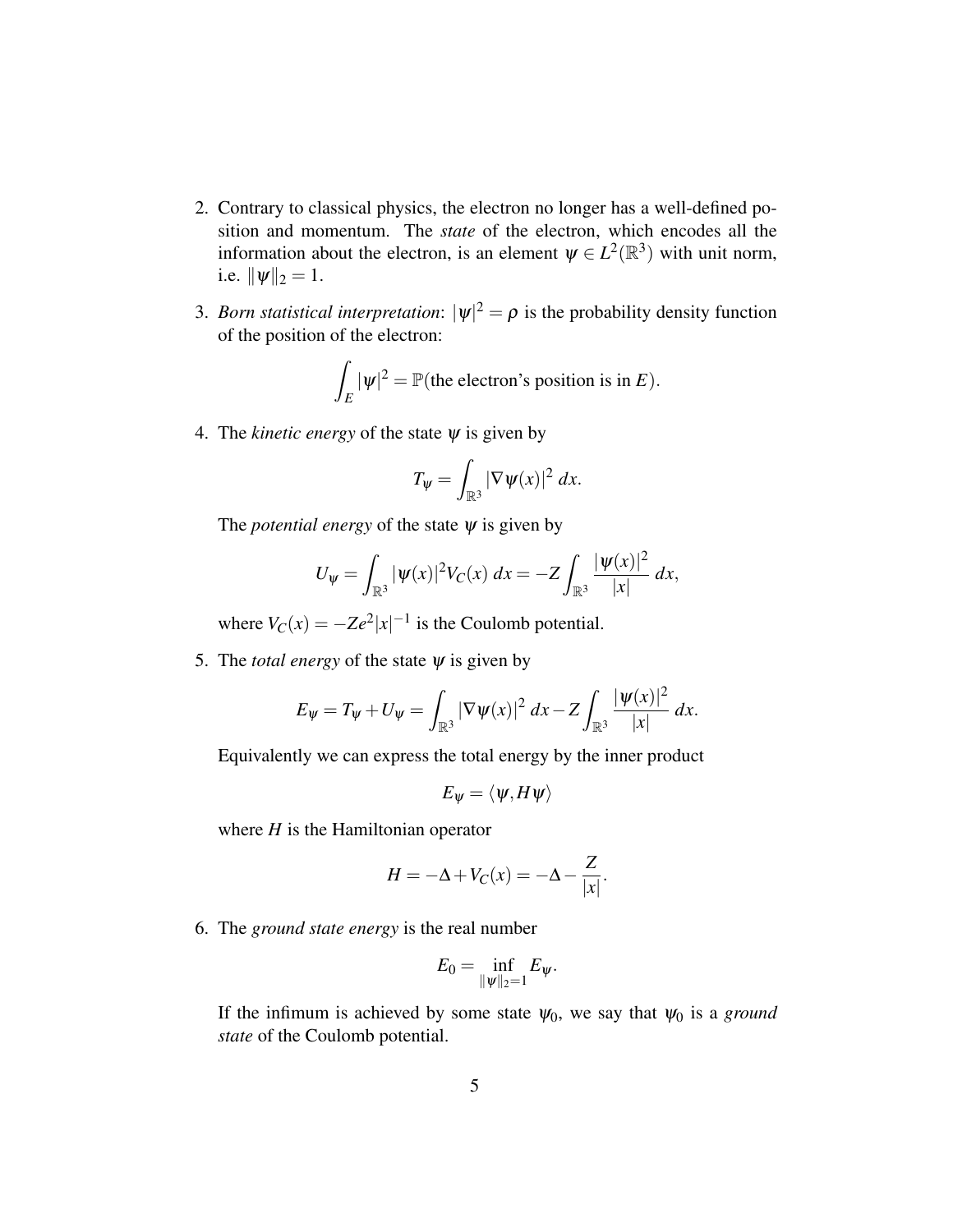#### 4 Stability and uncertainty

We now reformulate the problem of stability of the hydrogenic atom in this language, in the following theorem:

<span id="page-5-0"></span>Theorem 1 (Stability of the first kind, hydrogenic atom). *There exists a constant*  $E_0$  >  $-\infty$ *, independent of*  $\psi$ *, such that* 

$$
\langle \psi, H\psi \rangle \ge E_0
$$
 for all  $\psi \in L^2(\mathbb{R}^3)$ .

*In fact, we can take*  $E_0 = -Z^2/4$ *, and this lower bound is sharp: it is uniquely achieved by the ground state*

$$
\psi_0(x) = \frac{Z^{3/2}}{\sqrt{8\pi}}e^{-Z|x|/2}.
$$

The first proof of this result, without the sharp lower bound, was achieved by Freeman Dyson and Andrew Lenard in 1967. Elliott Lieb and Walter Thirring greatly simplified the argument in a 1976 paper. Here we present an elementary proof largely in the vein of Lieb's proof, but taken from lecture notes of Michael Loss.

The main idea behind the proof of Theorem [\(1\)](#page-5-0) is the concept of quantum mechanical uncertainty. Qualitatively, uncertainty says the following: the position of a quantum particle and its momentum cannot be simultaneously restricted. One may think of the hydrogenic atom as a balloon filled with a compressible fluid, with the property that while the balloon can be squeezed as tight as you wish, it can only be done at the cost of the fluid inside gaining a large amount of momentum, and correspondingly kinetic energy. This is in stark contrast to the classical situation, in which the position and momentum of a particle can be measured exactly and simultaneously.

The most famous of all uncertainty principles is Heisenberg's:

**Theorem 2** (Heisenberg uncertainty principle). *Given a state*  $\psi$ , let  $\sigma_x(\psi)^2$  de*note the variance in position of the electron, and let*  $\sigma_p(\psi)^2$  *denote the variance in momentum. Then there is a positive constant C independent of* ψ *such that*

$$
\sigma_x(\psi)^2 \sigma_p(\psi)^2 \geq C.
$$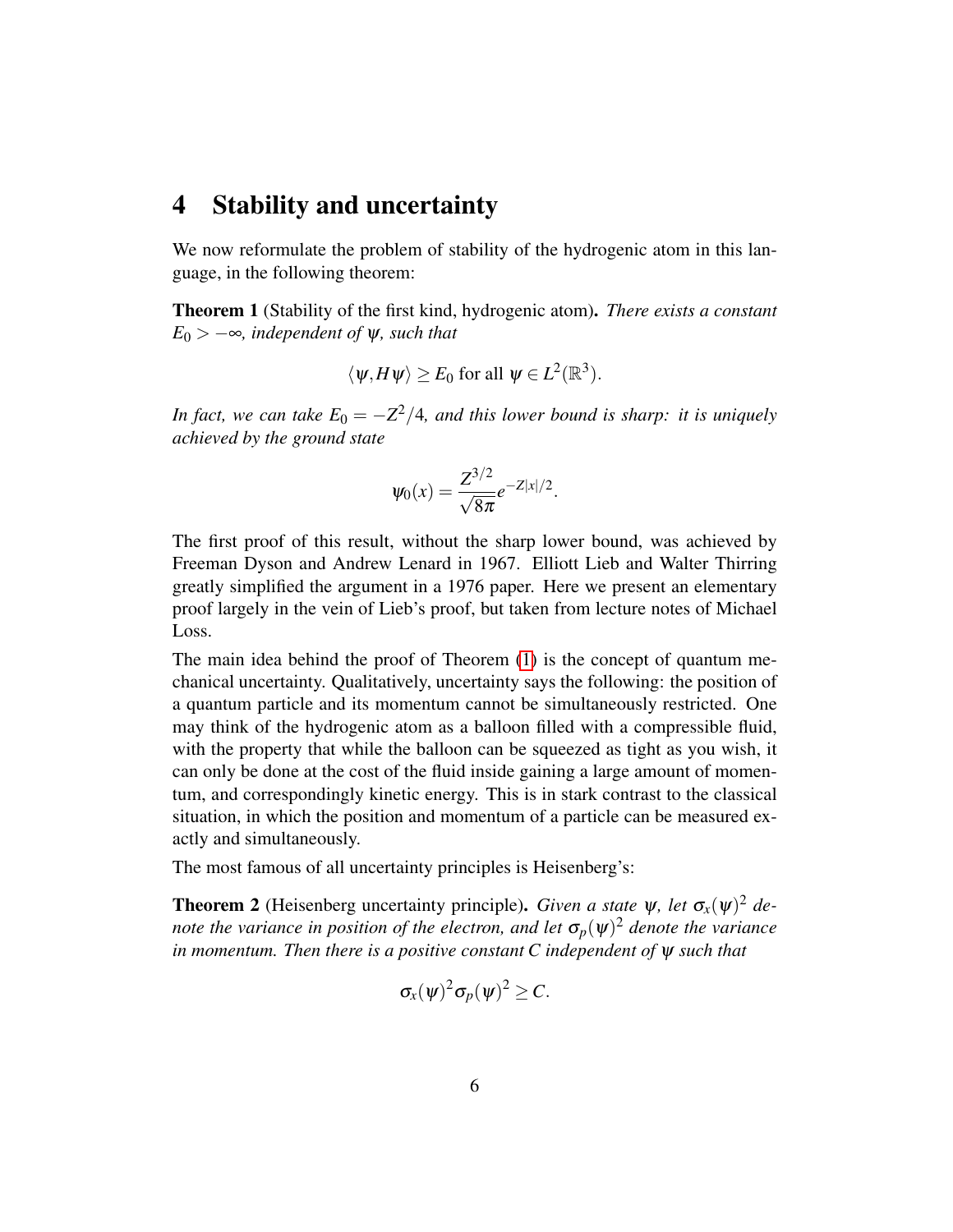However, Heisenberg uncertainty is *not enough* to imply stability, despite claims to the contrary.<sup>[1](#page-6-0)</sup> The uncertainty principle that we will use is the following:

<span id="page-6-1"></span>**Theorem 3** (Coulomb uncertainty principle). *For*  $\psi \in H^1(\mathbb{R}^3)$ ,

$$
\int_{\mathbb{R}^3} \frac{|\psi(x)|^2}{|x|} \, dx \le \|\nabla \psi\|_2 \|\psi\|_2.
$$

*Equality holds only if*

$$
\psi(x) \sim e^{-c|x|}
$$

*for some constant*  $c > 0$ *.* 

Theorem [\(3\)](#page-6-1) is an uncertainty principle in the following sense. Suppose we were to localize  $\psi$  around the origin; that is, we increase the probability that the electron's position is close to the nucleus. The normalization  $\|\psi\|_2 = 1$  forces  $|\psi|$  to take large values near the origin to compensate for the localization. This peaking behavior of  $\psi$  is then exaggerated by the factor  $|x|^{-1}$ , which forces  $\|\nabla\psi\|_2$  to be large since  $\|\psi\|_2 = 1$ .

From here we can immediately deduce the stability of the hydrogenic atom. We will only show the existence of the lower bound. The proof that the lower bound coincides with the ground state, and that of the expression for the ground state is left to the reader.

*Proof of Theorem* [\(1\)](#page-5-0). Recall that the energy of an electron in state  $\psi$  is given by

$$
E_{\psi} = \langle \psi, H\psi \rangle = \int_{\mathbb{R}^3} |\nabla \psi(x)|^2 dx - Z \int_{\mathbb{R}^3} \frac{|\psi(x)|^2}{|x|} dx.
$$

Applying Theorem [3,](#page-6-1)

$$
E_{\psi} \geq \|\nabla \psi\|_2^2 - Z \|\nabla \psi\|_2.
$$

The RHS is quadratic in  $\|\nabla \psi\|_2$  with a global minimum at  $\|\nabla \psi\|_2 = \frac{Z}{2}$  $\frac{2}{2}$ . Therefore

$$
E_{\psi} \ge \frac{Z^2}{4} - \frac{Z^2}{2} = -\frac{Z^2}{4} > -\infty.
$$

 $\Box$ 

<span id="page-6-0"></span><sup>&</sup>lt;sup>1</sup>The argument usually goes that if  $\psi$  is localized around the origin, then  $\sigma_x(\psi)$  is close to 0, so by Heisenberg uncertainty  $\sigma_x(\psi) = T_\psi$  is highly positive, which compensates for the fact that  $U_\psi$ would be highly negative for such a state  $\psi$ . What this argument misses is that nothing prevents  $\psi$ being so that half its mass is localized at the origin, and half its mass on the moon. Then  $\sigma_x(\psi)$  is very large, so there is effectively no useful lower bound on the kinetic energy, while  $U_w$  can still be arbitrarily negative for such a state. Therefore Heisenberg uncertainty cannot be used to obtain an actual lower bound on the energy.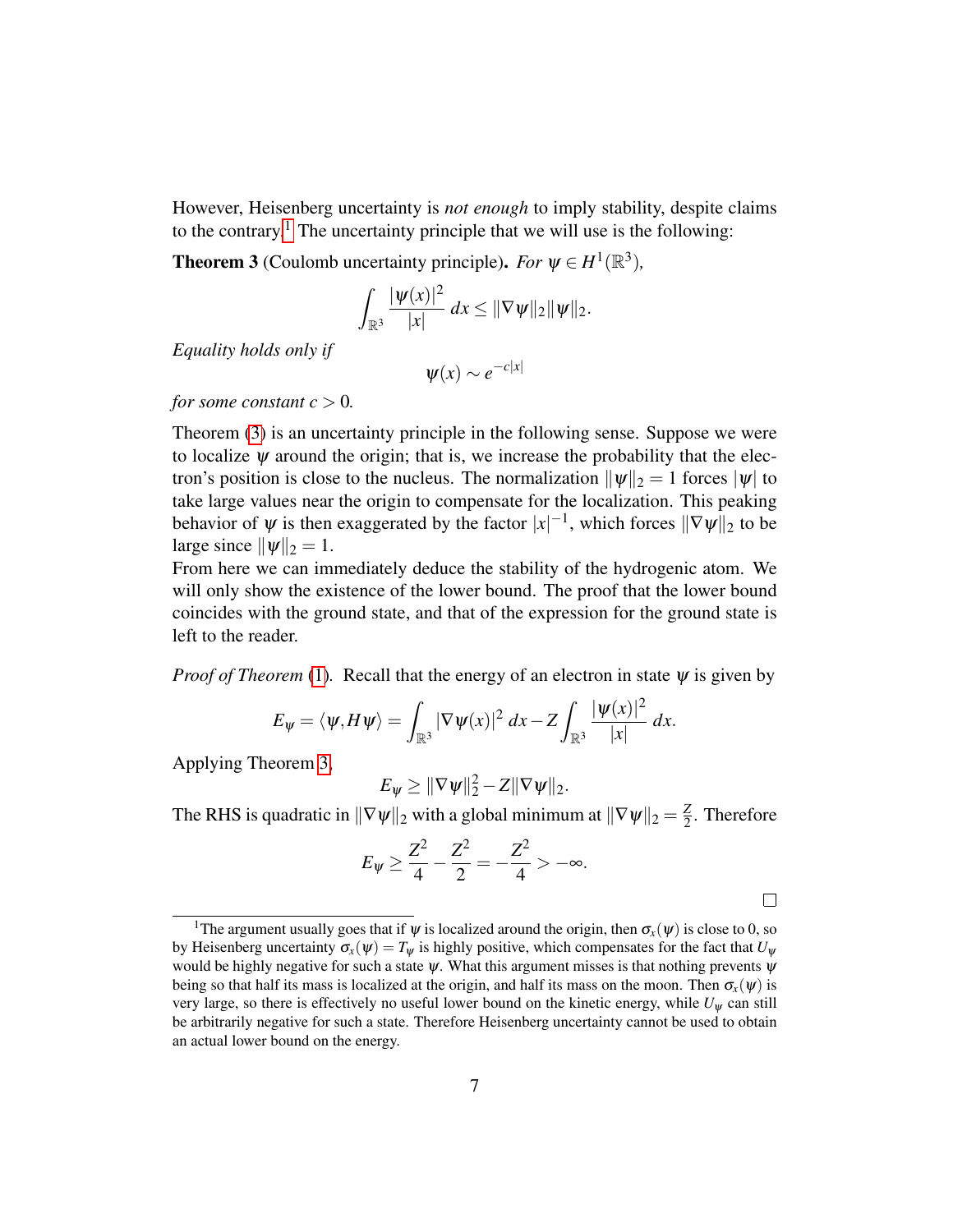*Proof of Theorem* [\(3\)](#page-6-1). We recall that  $C_c^{\infty}(\mathbb{R}^3)$  is dense in  $H^1(\mathbb{R}^3)$ . We observe the following:

$$
\frac{1}{|x|} = \partial_{x_i} \left( \frac{x_i}{|x|} \right) - \frac{x_i^2}{|x|^3}.
$$

Summing over  $i = 1, 2, 3$ , we obtain

$$
\frac{1}{|x|} = \frac{1}{2} \sum_{i=1}^{3} \partial_{x_i} \left( \frac{x_i}{|x|} \right).
$$

Assume  $\psi \in C_c^{\infty}(\mathbb{R}^3)$ . Integration by parts now yields the identity

$$
2\langle \psi, |x|^{-1} \psi \rangle = \sum_{i=1}^{3} \int_{\mathbb{R}^3} \overline{\psi} \partial_{x_i} \left( \frac{x_i}{|x|} \right) \psi \, dx
$$
  

$$
= -\sum_{i=1}^{3} \int_{\mathbb{R}^3} \partial_{x_i} (\overline{\psi} \psi) \frac{x_i}{|x|} \, dx
$$
  

$$
= -\sum_{i=1}^{3} \int_{\mathbb{R}^3} [(\partial_{x_i} \overline{\psi}) \psi + \overline{\psi} (\partial_{x_i} \psi)] \frac{x_i}{|x|} \, dx
$$
  

$$
= -2 \text{Re} \sum_{i=1}^{3} \langle \partial_{x_i} \psi, \frac{x_i}{|x|} \psi \rangle.
$$

Applying Cauchy-Schwarz for the inner product  $\langle \cdot, \cdot \rangle$ ,

$$
\langle \psi, |x|^{-1} \psi \rangle = - \text{Re} \sum_{i=1}^3 \langle \partial_{x_i} \psi, \frac{x_i}{|x|} \psi \rangle \leq \sum_{i=1}^3 \|\partial_{x_i} \psi \|_2 \|\frac{x_i}{|x|} \psi \|_2.
$$

Now applying Cauchy-Schwarz for sums,

$$
\sum_{i=1}^3 \|\partial_{x_i}\psi\|_2 \|\frac{x_i}{|x|}\psi\|_2 \leq \left(\sum_{i=1}^3 \|\partial_{x_i}\psi\|_2^2\right)^{\frac{1}{2}} \left(\sum_{i=1}^3 \|\frac{x_i}{|x|}\psi\|_2^2\right)^{\frac{1}{2}} = \|\nabla \psi\|_2 \|\psi\|_2,
$$

and thus we have established

$$
\langle \psi, \frac{1}{|x|} \psi \rangle \leq ||\nabla \psi||_2 ||\psi||_2,
$$

for  $\psi \in C_c^{\infty}(\mathbb{R}^3)$ . For more general  $\psi \in H^1(\mathbb{R}^3)$ , approximate  $|\psi|$  from below by functions in  $C_c^{\infty}(\mathbb{R}^3)$ , and apply monotone convergence in the LHS.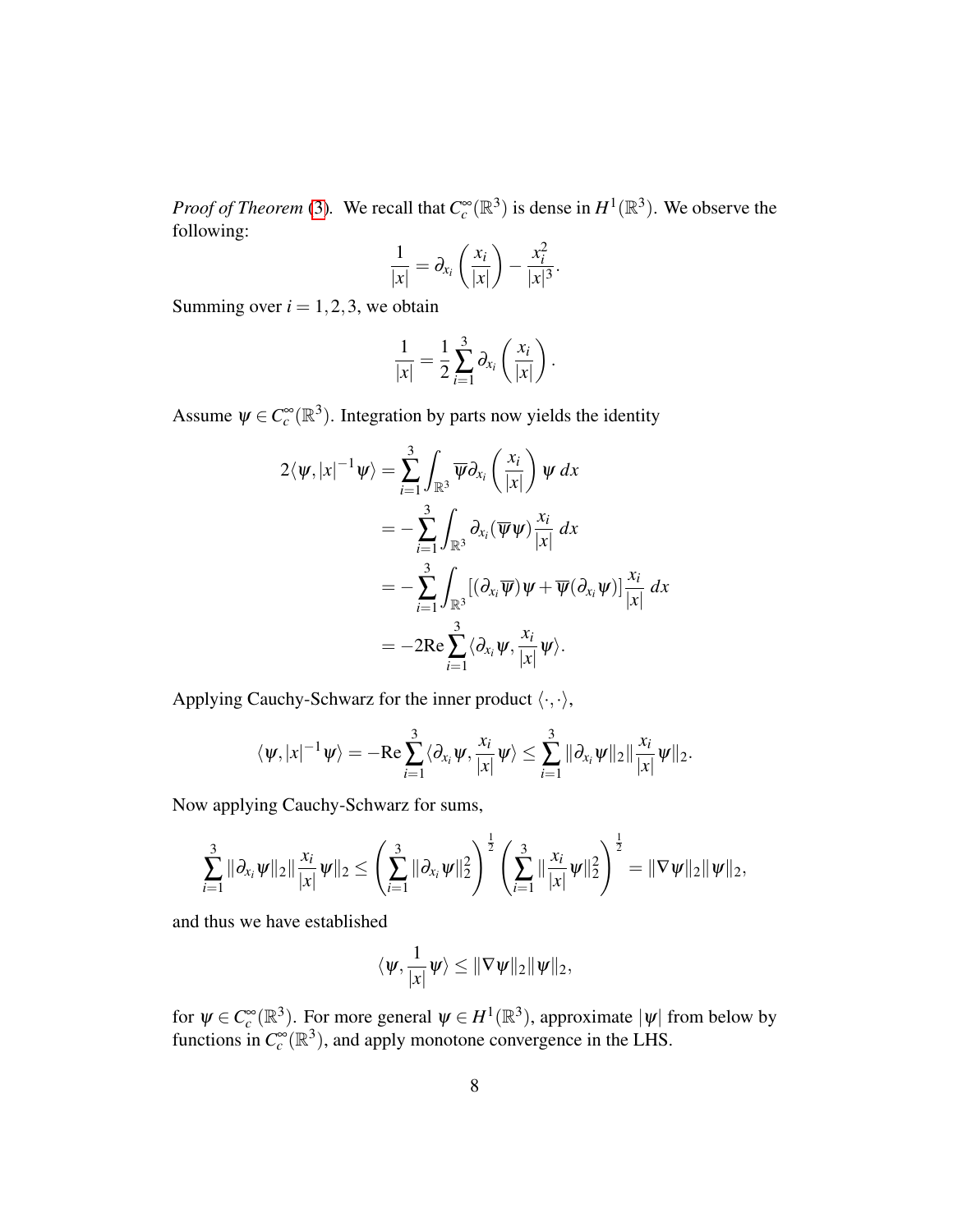We now treat the case of equality. If equality holds, then in particular it must hold in our first use of Cauchy-Schwarz:

$$
-\text{Re}\langle \partial_{x_i}\psi,\frac{x_i}{|x|}\psi\rangle\leq |\langle \partial_{x_i}\psi,\frac{x_i}{|x|}\psi\rangle|\leq ||\partial_{x_i}\psi||_2\|\frac{x_i}{|x|}\psi\|_2.
$$

Equality in the second inequality tells us that

$$
\partial_{x_i}\psi=c_i\frac{x_i}{|x|}\psi,
$$

and submitting this identity with equality in the first tells us that

$$
-\mathrm{Re}\langle c_i \frac{x_i}{|x|} \psi, \frac{x_i}{|x|} \psi \rangle = -\|\frac{x_i}{|x|} \psi\|_2^2 \mathrm{Re} \ c_i = \|\frac{x_i}{|x|} \psi\|_2^2 |c_i|,
$$

and therefore  $c_i = -|c_i|$ . Equality must also hold in our second use of Cauchy-Schwarz:

$$
\sum_{i=1}^3 \|\partial_{x_i}\psi\|_2 \|\frac{x_i}{|x|}\psi\|_2 \leq \left(\sum_{i=1}^3 \|\partial_{x_i}\psi\|_2^2\right)^{\frac{1}{2}} \left(\sum_{i=1}^3 \|\frac{x_i}{|x|}\psi\|_2^2\right)^{\frac{1}{2}}.
$$

We thus see that

$$
\|\partial_{x_i}\psi\|_2=c\|\frac{x_i}{|x|}\psi\|,\,c\geq 0,
$$

and therefore  $c_i = -c$  for  $i = 1, 2, 3$ . Then

$$
\nabla \psi = -c \frac{x}{|x|} \psi.
$$

The general solution to this first-order equation is

$$
\psi(x) = ae^{-c|x|},
$$

and since  $\psi$  is square-integrable we must necessarily have  $c > 0$ .

 $\Box$ 

## 5 More stability problems, and the role of uncertainty

First, we remark that any intermediate-level undergraduate quantum mechanics class should include a proof of Theorem [1](#page-5-0) by explicitly solving the Schrödinger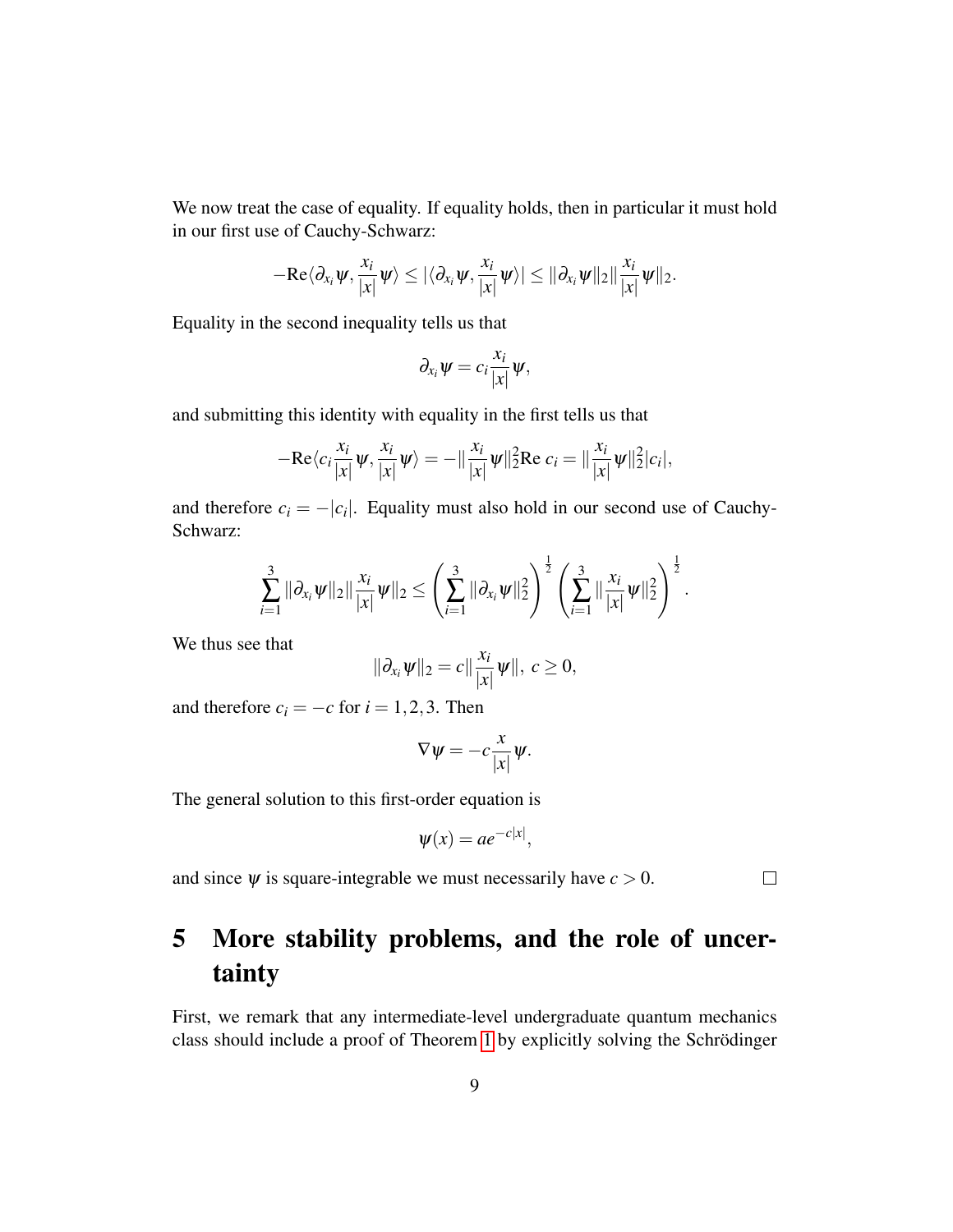equation in the presence of the Coulomb potential. So what was the point of our proof? The moral of the proof is to specifically highlight the aspects of quantum mechanics that result in the stability of hydrogen. We saw in particular that uncertainty, and *uncertainty alone*, is enough to demonstrate stability. We operated on only a subset of the full axiomatic system of quantum mechanics: we did not even need to refer to the Schr<sup>5</sup> odinger equation, or matrix mechanics for that matter, at all.

Moreover, the method is easily generalized to other Hamiltonians, i.e. non-Coulomb potentials, as we discuss below. This leads us to some very entertaining applications of analysis (especially harmonic analysis) to mathematical physics. This is not the case for explicitly solving the Schrödinger equation: while for the Coulomb potential this is relatively straightforward, for a general potential this is a difficult problem.

With the proof of Theorem [3](#page-6-1) we have established stability for all isolated hydrogenic atoms. However, this is not the only question to be answered in the study of stability. Theorem [3](#page-6-1) is explicitly well-suited for the study of hydrogenic atoms, and even gives the physically correct value of the ground state. But it is woefully inadequate for any scenario where the Hamiltonian is not the Coulomb Hamiltonian  $-\Delta - Z|x|^{-1}$ . A way around this obstacle is to employ alternative uncertainty principles, such as the following:

Theorem 4 (Hardy's inequality).

$$
\int_{\mathbb{R}^n}|\nabla\psi|^2\ dx \gtrsim_n \int_{\mathbb{R}^n} \frac{|\psi|^2}{|x|^2}\ dx;\ \int_{\mathbb{R}^n}|\nabla\psi|^p\ dx \gtrsim_{n,p} \int_{\mathbb{R}^n} \frac{|\psi|^p}{|x|^p}\ dx.
$$

*(Sharp constants are known, with equality iff*  $\psi \equiv 0$ *.)* 

<span id="page-9-1"></span>Theorem 5 (Sobolev uncertainty principle).

$$
\int_{\mathbb{R}^3} |\nabla \psi|^2 dx \geq \frac{3}{4} (4\pi^2)^{\frac{2}{3}} \left( \int_{\mathbb{R}^3} \rho_\psi^3 dx \right)^{\frac{1}{3}},
$$

where  $\rho_{\psi} = |\psi|^2$ . The constant is optimal.

<span id="page-9-0"></span>Corollary 6.

$$
\int_{\mathbb{R}^3} |\nabla \psi|^2 dx \geq \frac{3}{4} (4\pi^2)^{\frac{2}{3}} \int_{\mathbb{R}^3} \rho_{\psi}^{\frac{5}{3}} dx.
$$

*This constant is not optimal.*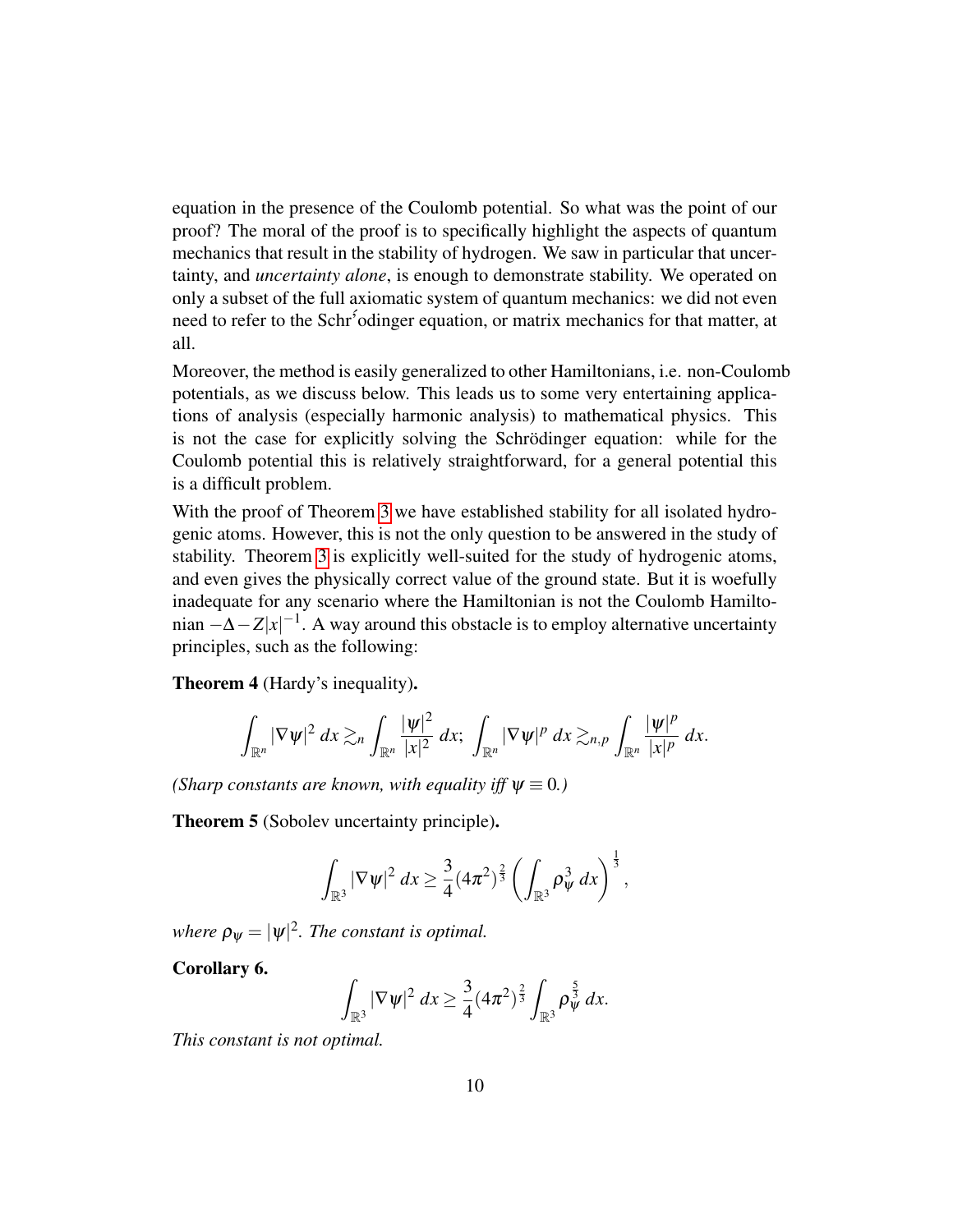Hardy's inequality can be used to prove the Sobolev uncertainty principle. Hardy's inequality also implies the Coulomb uncertainty principle by Hölder's inequality. Corollary [6](#page-9-0) follows from the Sobolev uncertainty principle by Hölder's inequality. Notice that we have essentially reversed bounds from the Coulomb uncertainty principle: the behavior of  $\psi$  bounds that of  $\rho \psi$  from below. [5](#page-9-1) and [6](#page-9-0) can both be used to prove stability of the hydrogenic atom. For example, applying [6](#page-9-0) to with *H* the hydrogenic atom Hamiltonian gives us

$$
\langle \psi, H\psi \rangle = \int |\nabla \psi|^2 dx - Z \int \frac{|\psi|^2}{|x|} dx \ge \int \rho_{\psi}^{\frac{5}{3}} dx - Z \int \frac{\rho_{\psi}}{|x|} dx.
$$

Demonstrating a finite lower bound can then be accomplished by minimizing the functional

$$
J(\rho) = \int \rho^{\frac{5}{3}} dx - Z \int \frac{\rho}{|x|} dx
$$

subject to the constraints

$$
\int \rho \ dx = 1, \rho \ge 0.
$$

This is a constrained variational problem that is actually quite feasible to solve by hand or numerically. The utility of [6](#page-9-0) is that it eliminates the gradient in the variational problem, and variational problems are easier if they do not mix functions and their gradients. The lower bound we obtain from this variational approach is no longer sharp, but for the purpose of showing stability this is irrelevant. Moreover, this approach is better suited to non-hydrogenic potentials than the Coulomb uncertainty principle, and still demonstrates the same idea: stability is a consequence of the constraints due to uncertainty on the localization of position and momentum. One example of an interesting case we can handle with this new approach is a configuration of more than two charged particles, in which case the Hamiltonian is given by

$$
H = -\Delta - W(x),
$$

where  $W(x)$  is the electrostatic potential energy function of a many-particle system. This would describe several scenarios: for instance, a non-hydrogenic atom with multiple electrons, or a gas of several (possibly non-hydrogenic) atoms. Adding even one extra charged particle drastically changes the nature of the potential.

In many-particle systems we can also distinguish between two types of stability. Suppose a many-particle system of *N* electrons and *K* nuclei is described by the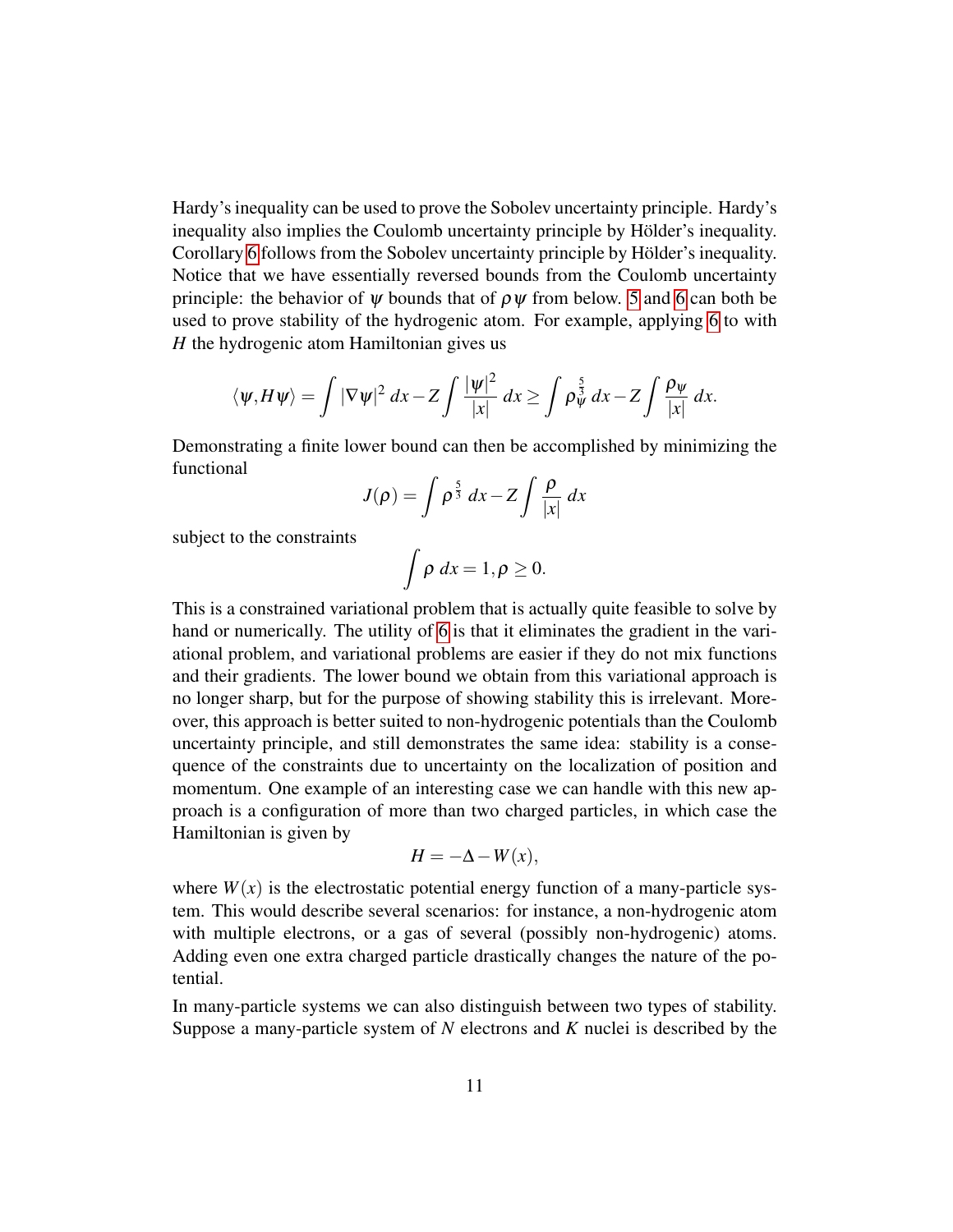Hamiltonian *H*. Let

$$
E_0 = \inf \{ \langle \psi, H\psi \rangle : ||\psi||_2 = 1, \psi \in \mathcal{H} \},
$$

where  $\mathcal{H} = \bigwedge^N L^2(\mathbb{R}^3; \mathbb{C}^2)$  is the Hilbert space of *N*-electron wavefunctions. We say such a system is *stable of the first kind* if

$$
E_0>-\infty.
$$

We say the system is *stable of the second kind* if

$$
E_0 \geq C(N+K),
$$

for some constant *C* independent of *N* and *K*.

In many-particle systems, the property of quantum spin becomes important, because spin determines the statistical distribution of energies in a many-particle system. Particles with half-integer spin are called *fermions*, and in a many-particle system of fermions the average particle energies are governed by *Fermi-Dirac statistics*. Particles with integer spin are called *bosons*, and their energies obey *Bose-Einstein statistics*. The appropriate Hilbert spaces for the wavefunctions of multi-particle systems depends on the fermionic or bosonic nature of the particles: fermionic systems are described by alternating tensor powers of  $L^2$ , and bosonic systems by symmetric tensor powers, and we formulate the stability problems as above in each case. These considerations become increasingly important as the interparticle distance becomes comparable to the de Broglie wavelength of the particles.

In the case of fermionic many-particle systems, there is an analogous uncertainty principle to [6,](#page-9-0) which can be used to prove that *fermionic matter is stable of the second kind.* However, *bosonic matter is not stable of the second kind.* The proof relies strongly on the fact that fermionic systems must obey the Pauli exclusion principle. In particular, the stability of fermionic matter explains the fact that most everyday bulk matter has a well-defined volume, and that solid matter does not give way and compress to a point. A fuller discussion of these results leads one into a discussion of Thomas-Fermi theory.

There are further extensions of stability theory to more general situations. These include relativistic scenarios, magnetic field interactions, and radiation field interactions. Once again, uncertainty principles play a key role when proofs of stability can be obtained.